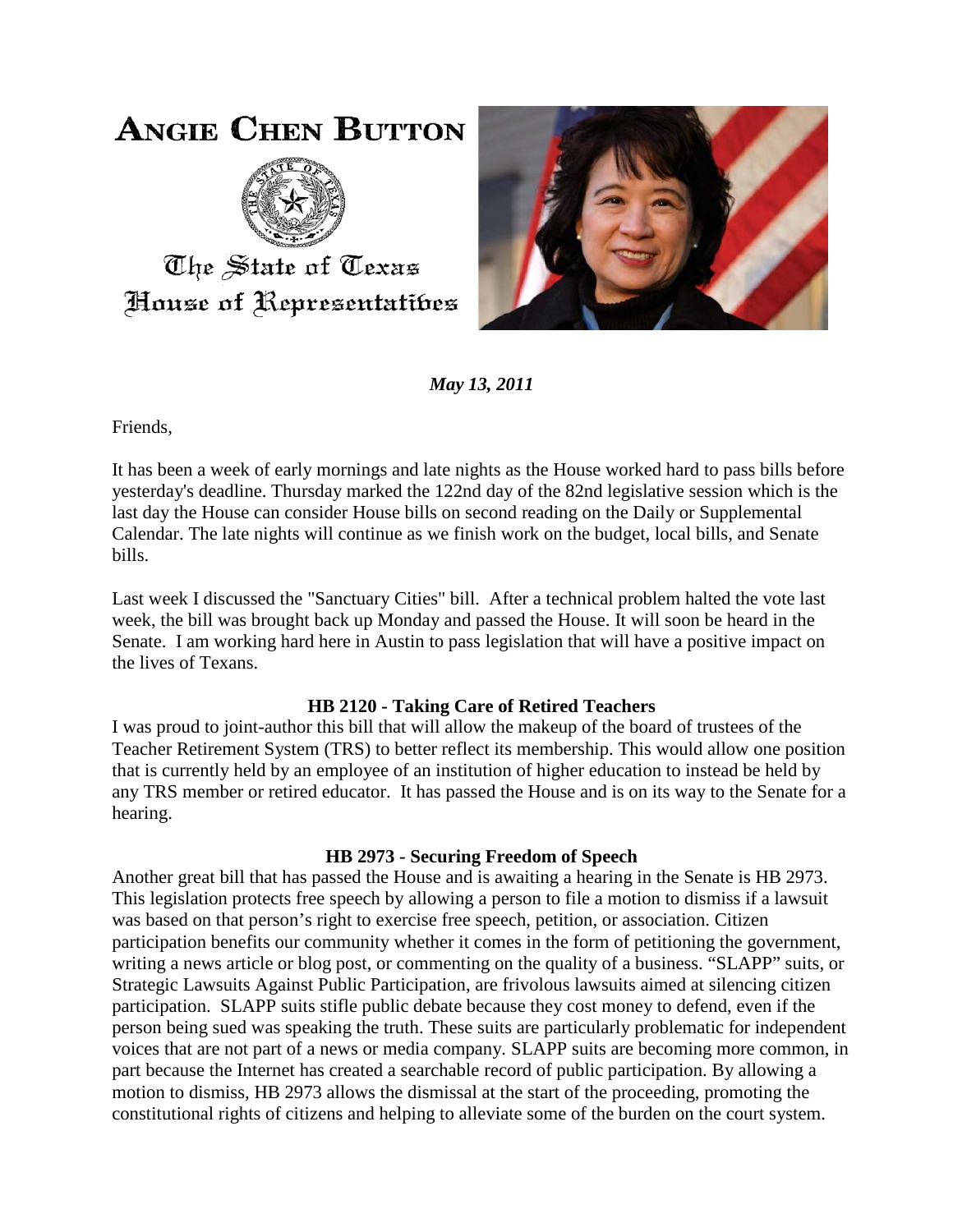#### **HB 3025 - Making College More Affordable**

This week the House passed HB 3025. This bill will make it significantly easier for college students to transfer between junior colleges and universities in Texas. HB 3025 creates a statewide transfer compact that includes a common course numbering system for core courses in major fields. Transfer students would receive credit from the receiving college or university for each course that the student had successfully completed at their previous school under this common course numbering system. This helps more students earn degrees and complete them faster by streamlining the transfer process at every level leading to more affordable options for higher education. HB 3025 will next be heard in the Senate Higher Education Committee before it can be voted on by the full Senate.

#### **Richardson, Texas - International Business Capital of North Texas**

Richardson will soon be known as the "International Business Capital of North Texas." With the adoption of HCR 130 today, the House of Representatives officially gave its nod to this designation. The city has the most international businesses per capita in North Texas and the second most in the entire state. Richardson is home to an impressive 36 international businesses and numerous other local businesses that operate globally. Countries doing business in Richardson include China, India, Germany, Israel, Japan, the United Kingdom, and Taiwan. These businesses represent a variety of industries such as telecommunications, technology, and transportation. With the formation of the Mayor's Office of International Business, Richardson will continue to attract and support international businesses and expand its international ties to create jobs for Texans. I was proud to carry this legislation in the House and look forward to its passage by Senator Carona in the Senate.

#### **HB 804 - Enhancing Voter Integrity**

This week the House passed HB 804 which creates a third-degree felony for illegal voting by a non-U.S. citizen. This bill would strengthen the election process by creating a criminal offense for a non-U.S. citizen who attempted or successfully committed voter fraud. The current law is too broad because prosecutors must prove that a person cast a ballot knowing that he or she was ineligible. The bill would provide clear language that would better enable officials to prosecute individuals who harm our democratic process. HB 804 will now go to the Senate for passage there.

#### **HB 2449 - Securing Mail-in Ballot Integrity**

Currently, a person commits an offense if the person knowingly possesses an official ballot belonging to another person (vote harvesting). Depending on the number of ballots illegally in their possession, the offender could be charged with a class B misdemeanor up to a state jail felony. HB 2249 is an important tool in combating voter fraud by mail. The House passed HB 2449 to third reading, and it will now go to the Senate for final passage.

#### **HB 892 - Putting a Stop to Human Smuggling**

HB 892 creates an offense for the unlawful transport of an illegal alien. A person commits an offense if the individual knowingly transports an illegal alien in a manner that is designed to conceal an unauthorized immigrant from local, state, or federal law enforcement. This offense will be a state jail felony. Human trafficking is a serious and growing problem in Texas. Women and children make up the overwhelming majority of human trafficking victims, and many get forced into prostitution or placed in other dangerous situations. This legislation will help bring to justice the coyotes who smuggle people across the border. HB 892 passed to engrossment and will now head to the Senate for passage.